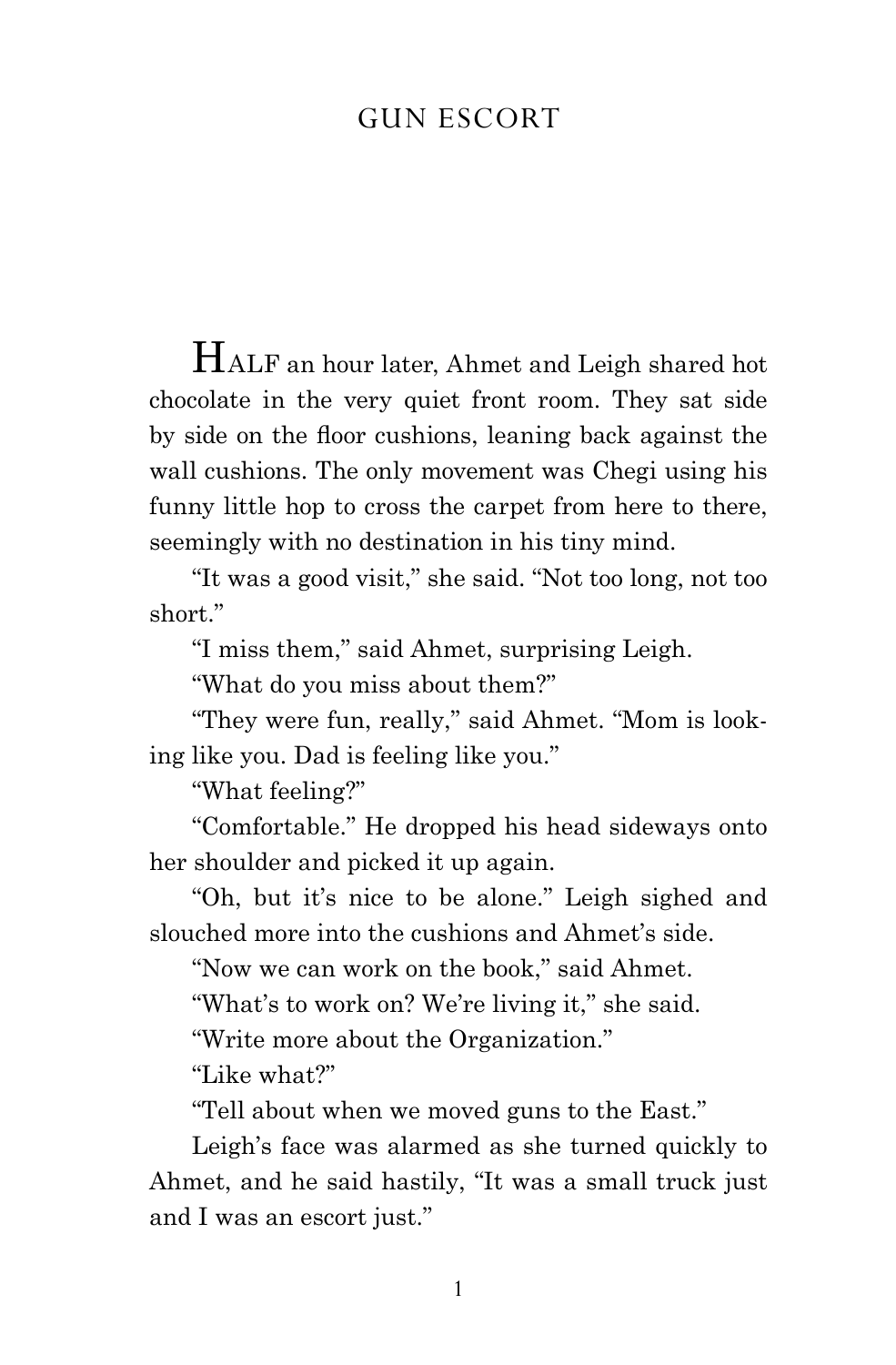"Uh huh." Leigh was thinking that she didn't really want to hear a story.

Ahmet creased his forehead and tapped an index finger on his bended knee. A *sigara* was already in his other hand, its smoke streaming straight up to the ceiling.

After a dramatic pause, he began. "There was one escort in front of our white truck with a radio to talk, and I was behind, in my car, with a radio also. There was a big plan, and we must leave Istanbul on exactly the time. The truck goes from Istanbul to Diyarbakir, but my part is only to Ankara. Then new escorts and like this all the way so we have local licence plates, you see?"

"Our car doesn't have a local plate."

"I did not drive our car."

"How far behind did you drive?"

He shrugged. "Sometimes one or two cars, sometimes many."

"Go on."

"We also had someone far ahead in a car. He got to a toll, and he called us to tell he saw a long line of white trucks being searched."

"How were the guns hidden?"

"I didn't see, but they will be in boxes like food. You see they stop white trucks because they hear some thing."

"A tip," nodded Leigh.

"A spider."

"A spy?"

He nodded. "Our car in front our truck went through the toll and stopped on other side to watch the truck.

The truck was send to the line of white trucks. They are searching one by one. The other trucks were going through, no problem. You see? When I come to there I see our truck moving to that line slowly slowly. I horn long like this." He honked the air and spoke faster. "I push my gas a little, and I go here and there." He turned an imaginary steering wheel sharply right then left. "I crash through the front gate, and I hit the cement in front of the little toll house." He smacked his hands together and laughed. "Good, isn't it?"

Leigh shook her head. "No one was hurt?"

"No, no. It looks bad and sound very bad with horn and crash. I open the door a little, and I fall out the car on the ground, and I look like going to sleep – what is it?"

"Unconscious."

"*Hah!* They all come running to me. They check to the car. They try to understand. I wait. I don't talk. I look very sick. I can see our truck didn't go to the line. It went out with the regular trucks, colour trucks, and past the toll. It was a very big mix that I made, so everybody was confused. They go here and there. Cars everywhere and lines, and some go out of the lines." He laughed.

Leigh was silent.

"Very good, isn't it?" he asked.

Leigh didn't answer but stood up and went quietly to a corner where she'd seen Chegi crawl under a sweater. She squatted and gently scooped him up into her arms.

"What did they charge you with?" she asked Chegi in her hushed bunny-voice.

Ahmet raised his eyebrows."Charge?"